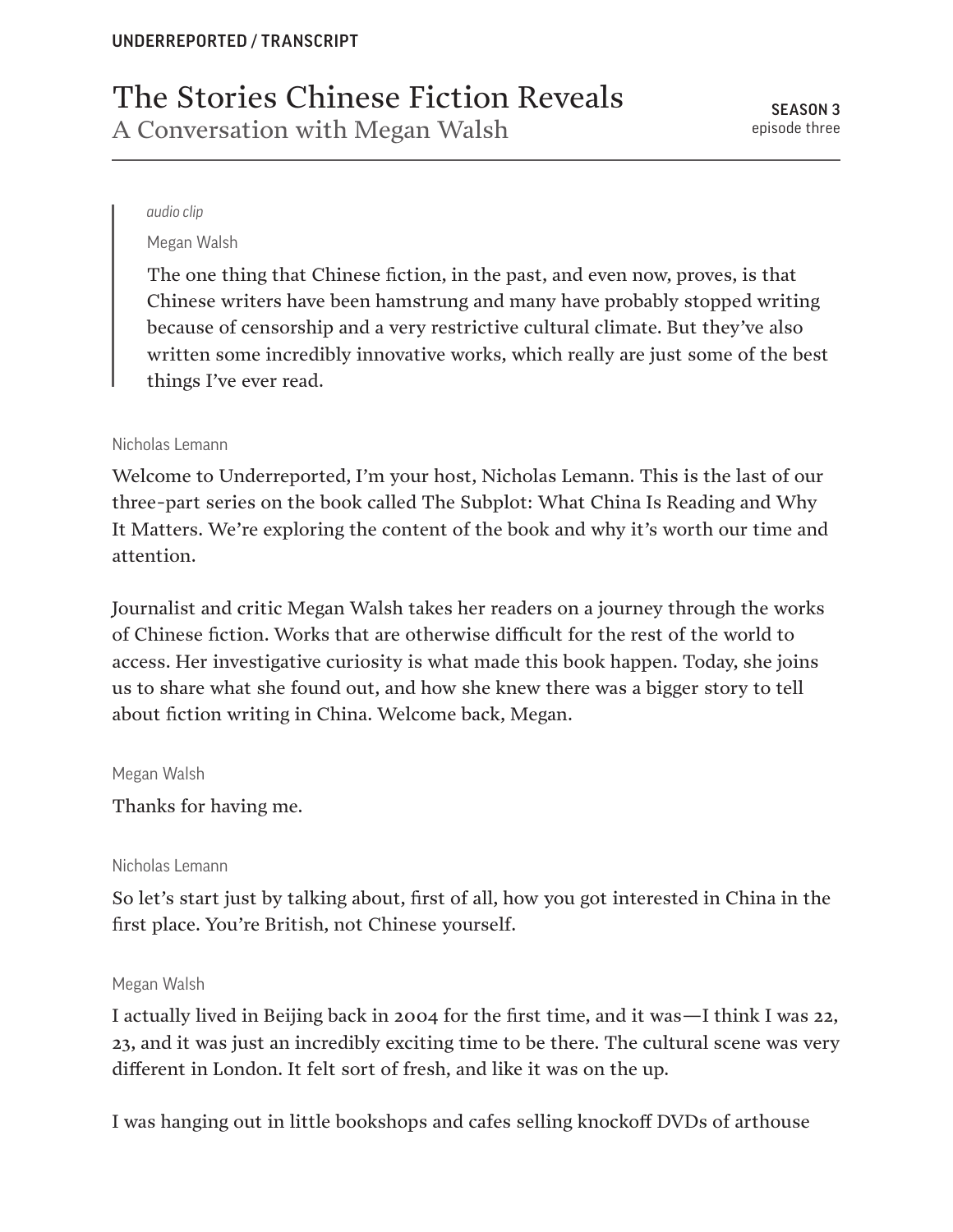films, both foreign and Chinese. And I spent lots of time tagging along with my flatmate to artist studios that hosted all sorts of cultural events and live music nights and painting and things.

So, when I moved back it just sort of never really left me. I was working at various newspapers, including the Times book section—my major is in literature—but I was given various opportunities to write about Chinese fiction, and the arts, and film while I was there.

And there was one trip where I got to go back to various cities in China to write about various fiction writers. And that was kind of it for me. I was so happy to be back and so inspired by all the different people I was speaking to that I actually moved back to Beijing the following year.

And that's where this journey really properly began. I learnt Chinese in earnest from that point, and started reading and watching a lot of Chinese fiction and film. Yeah, that was the sort of beginning of this journey for me.

#### Nicholas Lemann

When was the last time you were in China?

# Megan Walsh

I actually managed to go just before the pandemic started. So I feel very lucky that I managed to sneak in before everything was shut. It was towards the end of 2019. It was only for a short time, unfortunately, and it was mainly to research for this book. So I spent a lot of time just trawling the book shops and going to various little—well from tiny little bookshops up in mountains and mega book cities in Shenzhen, to try and collect as much material as I could to start research for this project.

# Nicholas Lemann

If you could talk a little bit just about bookstore culture in China. When you go to a bookstore—here in the US, and maybe less so in the UK, Amazon's killing the bookstores. So there's way less bookstore culture than there was 25 years ago. It sounds from reading you, that it's a much more vibrant scene in China.

#### Megan Walsh

I think it's a real mix, actually. I think that the main thing that's probably killing off books is that books haven't really had a great print run for quite a long time in China.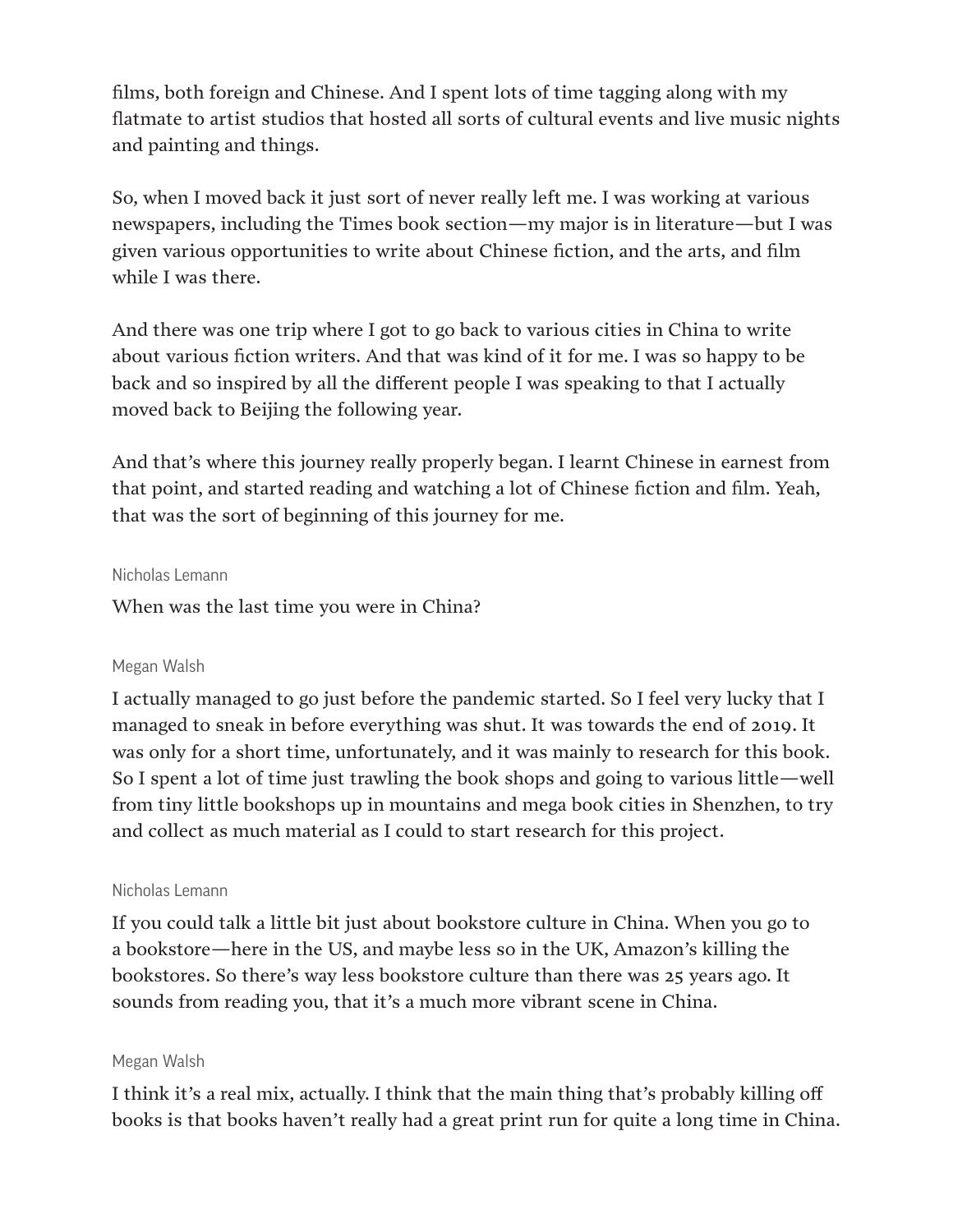Most people read things online. In the past, there was a lot of copyright infringement and people just sort of reading things where they could get them.

Now there is a much greater interest in reading culture again. And also, dare I say, the aesthetics of reading. I think the bookshops have become—books have become a real symbol of contemporary Chinese urban society. They're extremely beautiful. A lot of the time the books aren't even real, they're just part of a kind of art installation of books.

But on the other side, especially in certain places, I would say going into a bookshop is one of the most inspiring things. Much more so than in London, where I live. Especially in a place like Shenzhen, which is a young, vibrant city, lots of migrants have moved there. Everywhere you go—the wold's biggest bookstore is there, one of the world's tiniest it seems is there. There are just young people crammed into the aisles reading whatever they can get their hands on. And these places are often open 24 hours a day, and they're there pretty much the whole time.

And I found that really genuinely an inspiring experience. But I don't think it necessarily translates into there being a kind of lucrative pathway for writers

# Nicholas Lemann

The word "fiction" sort of triggers, at least in my mind, a picture of a sort of literary establishment of esteemed critics. Kind of like the French academy or something like that. Does that—is there an equivalent of that in China?

#### Megan Walsh

Yes, there's an organization which I think was put in place pretty early on in the Mao years, which is the Chinese Writers Association. And it's something which people tend to—the membership of the association, which is pegged to different provinces, is one of the first things people mention in their biography if they're a writer. It just gives them a degree of access to certain publications, magazines. And also makes it more likely that they might be published. And I think in the past it was very much set up as a way of making sure that people were kept in line, in terms of what they were writing.

There was a really good piece by somebody called Eric Abrahamsen in The New York Times who sort of calls it more of a kind of old boys network now, in which it's more important to focus on the writer than the writing. So it's just about kind of being sociable, and getting on with the right people, and networking, rather than being an arbiter of great fiction, or even politically correct fiction.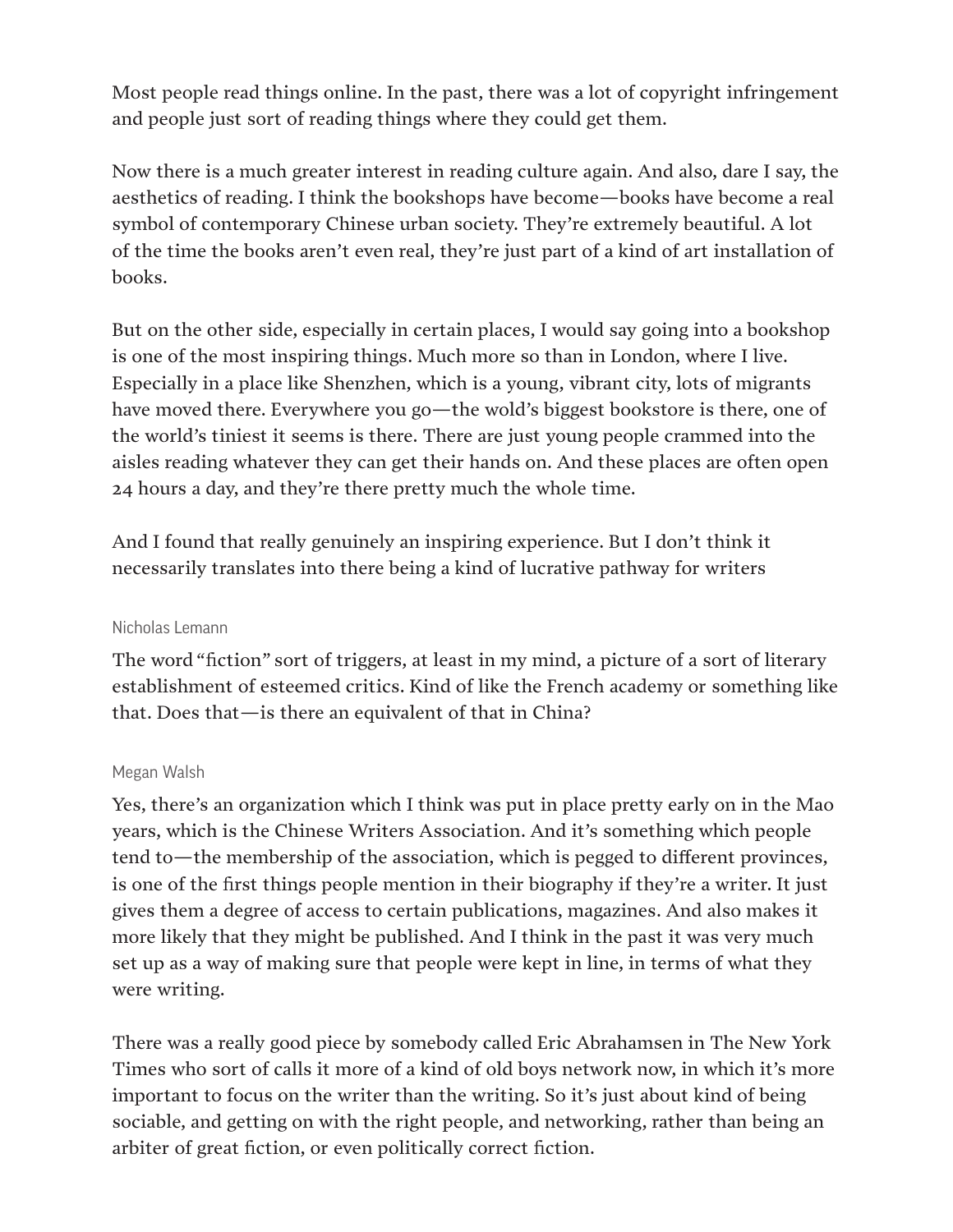#### Nicholas Lemann

Of course there's an element of that here in the US as well, and even in the UK, probably. But what's striking about your book is you kind of start there, and there's this little world of official Chinese literary culture, and then there's a huge, much much bigger mega-world of unofficial Chinese literary culture. How did you figure out that that was out there, and how did you explore it?

## Megan Walsh

The first way is I read a lot of books that were banned, that couldn't be published. So I guess they were some of the first novels that I read both in Chinese and by Chinese writers. And so automatically they are not official publications, they are speaking against whatever is deemed part of the status quo.

But then, also, the internet has completely transformed the landscape everywhere. And because of China's very turbulent history, publishing has had a very stop-start time of it, and hasn't really had a very kind of organic chance to find its feet.

So I think the arrival of the internet at this particular point in Chinese history, of economic uplift and money to spare, people have just completely defaulted to the internet to write everything, and have not even thought about going through official channels anymore. It's just not worth the hassle.

So there's a huge amount that's being written. Poetry—I've mentioned before the kind of online fantasy. There's an estimated 400,000,000 titles, I think, at the moment, out there on various platforms. 24,000,000 writers. And so it's not that they're difficult to find, it's sort of, they're hard to escape, really. A lot of them are being turned into tv shows, and are really kind of dictating how Chinese culture is being digested

# Nicholas Lemann

Just to be clear, you know, we were talking a moment ago about works that have been censored and that you read them. Then you know, in your book, there's an enormous amount of material about, to use the American terminology, things like genre fiction, science fiction, fantasy, comics, YA or teen fiction, fable. All that kind of stuff. Is that stuff getting censored, or getting past censored? Or is it regarded by the censors as just not worth their attention?

# Megan Walsh

I think until the last year or so it's not really been censored, there's been a lot of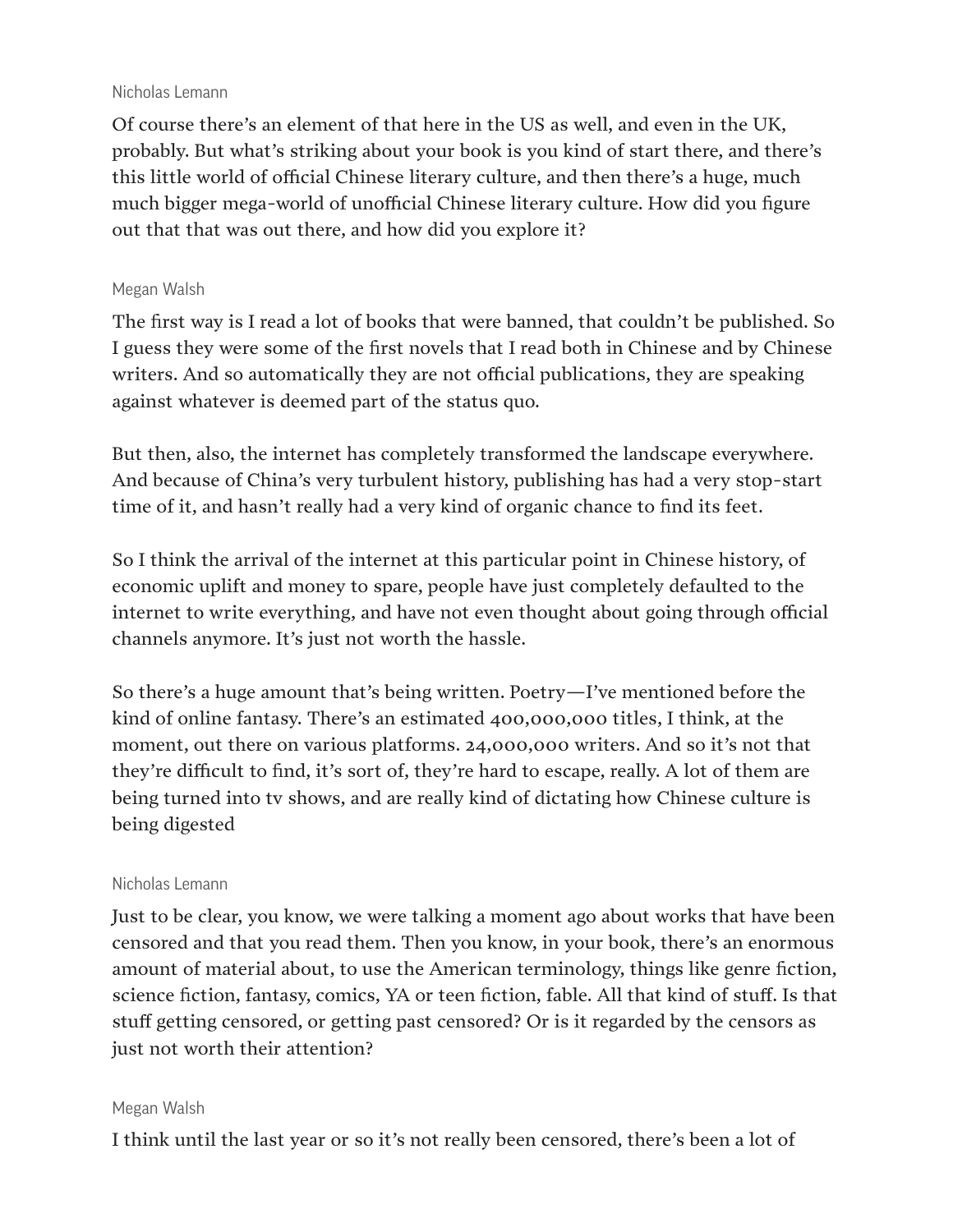leeway for these things. Especially the fantasy novels, I think, have been seen as sort of harmless fun.

But, I think in the last year or so, there's been—perhaps even longer, actually—much more of a crackdown, primarily because they've become so popular. So things which are—if there's any sex included, if there's too much violence, scenes of suicide are now not allowed to be included. There's been a pressure for all of these platforms to get writers to self-censor in the first place.

I think in recent years—sorry, in recent months—there's even been pressure to actively write socialist stories again, which has been a huge shift from what it was before. And we'll have to see what kind of superhero narratives are pasted upon, you know, those Red Hero stories.

But I think on the other hand, there was, for example, one of the areas I was most interested in was this sort of blossoming of migrant worker poetry, which is all online really. And because it wasn't critical of the government, or even China itself, but it was sort of sublimating a feeling of feeling let down and not able to benefit from China's sort of economic miracle. It occupied a very interesting space in Chinese culture where it was sort of holding to account this, I guess, narrative of success without being taken down or critiqued in any way.

# Nicholas Lemann

Do you read English-language equivalents of some of the stuff you wrote about in China? The science fiction, fantasy—all those kinds of things? You may not, but the reason I'm asking is, are there distinctive Chinese characterological features of this material that show national concerns, national obsessions, that you wouldn't find in the West? Or, conversely, would you say everybody wants—everybody's interested in sex, everybody's interested in money?

# Megan Walsh

I couldn't answer too authoritatively. I guess the one area that seems to have attracted most comparisons between China and Western and/or Japanese and Korean narratives are that there's no xianxia, which are kind of fantasies set in mystical Chinese worlds, which are very much like our superhero narratives, but they tend to focus on an individual hothead who just gets more and more and more powerful, and that is the main objective of the story. It's sort of extreme individualism, I guess.

Whereas I think, in the West and even in Korean and Japanese versions of the same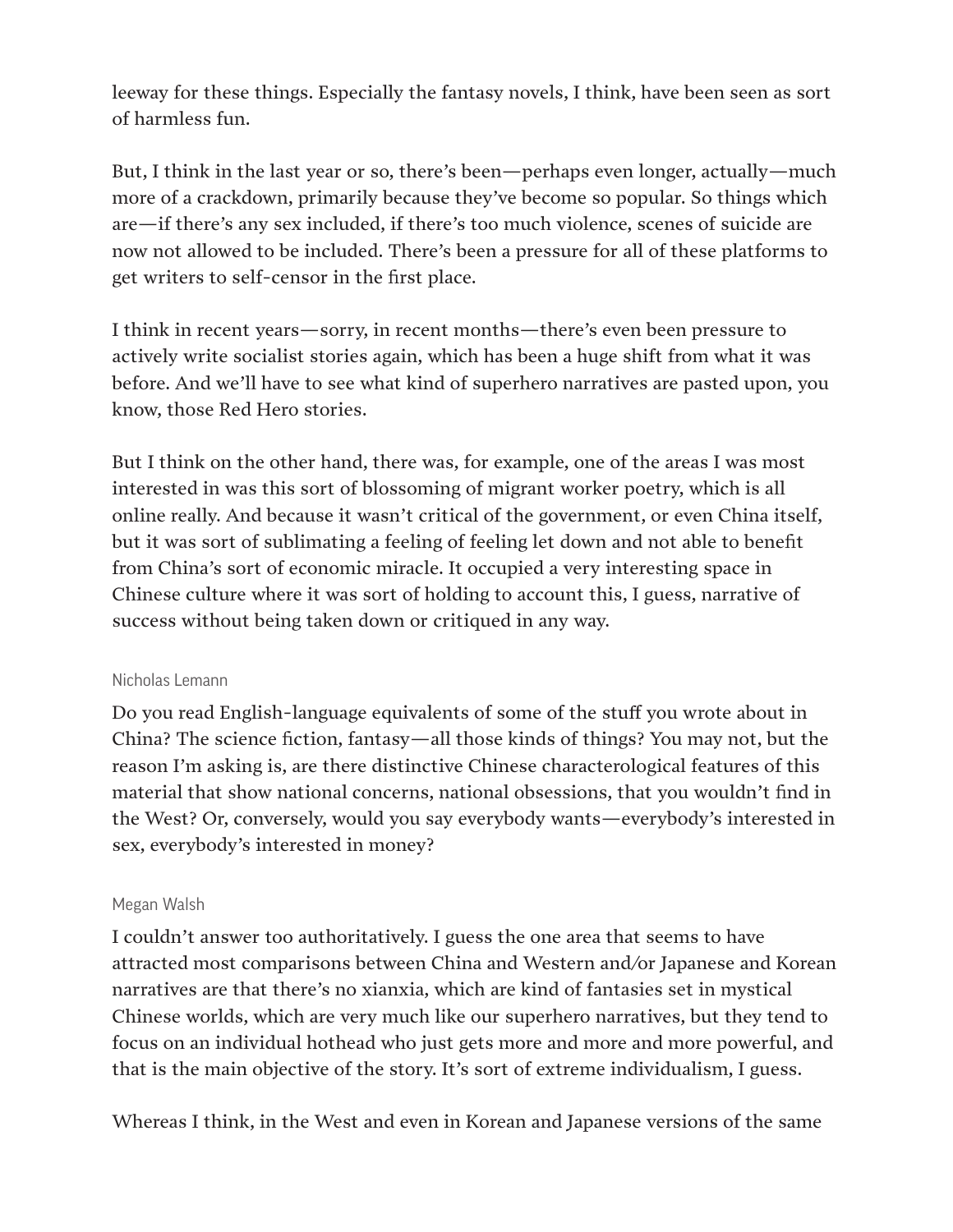thing, there tends to be a degree of teamwork. That they are fighting—it's goodies against baddies. And people tend to sort of be quite amazed at how—this often a word that's used—shameless the protagonists are in these Chinese fantasies.

And one thing I would caution is not to make any conclusions about that in terms of how these young Chinese writers feel about themselves. I think it often, in my opinion, it kind of implies the opposite. That there are sort of delusions of grandeur that they don't in any way feel in real life.

## Nicholas Lemann

Let's say you're a Chinese writer who is over on the edge of more kind of conventional literary aspiration. Are there way you can do your writing to escape censorship? Are there things you can do that get your work out to the public and past the various walls that you might have to find yourself blocked by?

# Megan Walsh

Do you mean in terms of younger writers who might have sort of politically thorny ideas?

## Nicholas Lemann

Yeah, it could be younger or could be older. But, for example, are there ways to write about the distant past such that your audience will know that you're saying things about the present, but it's not so obvious? That kind of thing.

#### Megan Walsh

Yeah, so I think there's, some of the greatest fiction I've read in recent years that's come out of China has been exactly that. It's been people like Yan Lianke, and Yu Hua who write obliquely about the present through the past. But I think they also do it because they are trying to grapple with what happens when that past is rewritten, and there is no, I guess, sort of public access to it.

So, Yan Lianke writes about the Chinese reeducation camps. He writes about towns from the time of 1950s up until right now going through a kind of epic transformation. But each time, they're done in a sort of heavily metaphorical way. And, to my mind, an incredibly innovative and beautiful way of experiencing what they feel like it's like to live in essentially a non-reality. Some of their work gets published, some of it doesn't, but they continue to write and work there.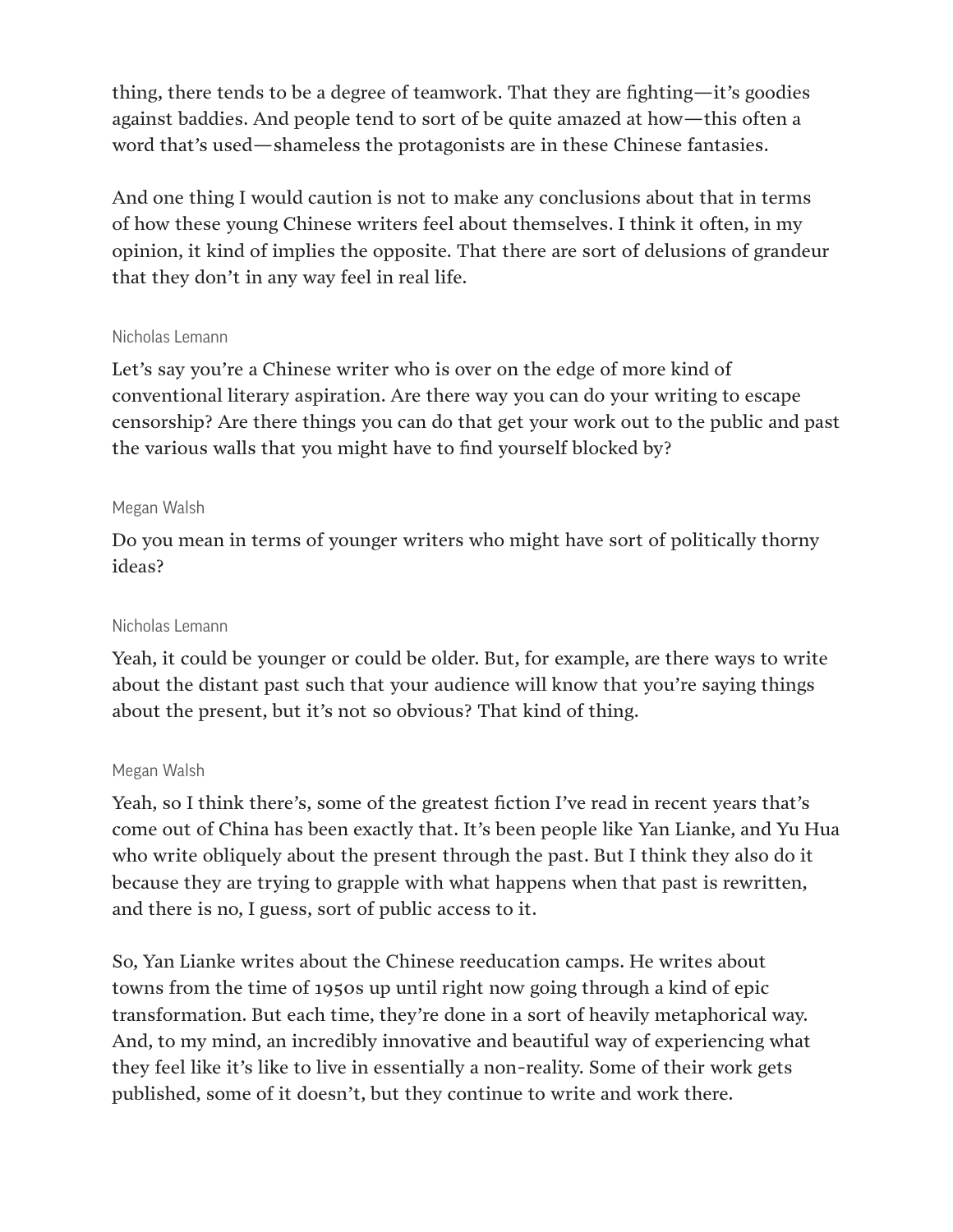I think in terms of younger writers who would like to write like that it's much harder, and there's much less tolerance for it, and they tend to really suffer from not having the authority or courage to write in metaphorical or overly stylized ways, and tend to default to realism as a way to get published within official channels.

# Nicholas Lemann

Some of what you write about is this world of, I guess it strikes me as megacommercial. People who work in these kind of writing factory environments, I guess from their house, but where they're producing an astonishing number of words every day. Is any of that stuff any good, and is that a real commercial business?

# Megan Walsh

I haven't come across any that's any good yet. But, I haven't read a huge amount of it, primarily because each of them can be up to 6,000,000 words long, and each time it hasn't really felt worth my time.

That's not to say though, given the amount that is being produced, there isn't incredible stuff being written. I have just not been in a position to actually find it. I have huge hope for it, and I do think that's where all of the most interesting and innovative fiction in China will come from. I just don't know if it'll come through the platforms that have been hosting those kinds of works, which tend to, because it's a business model, promote length, and quantity over quality in the hope that some producer and tv station will adapt it for a tv show. It's all about the IP, basically.

# Nicholas Lemann

When you're in China, when you were last in China in 2019, in general, in addition to just going into book stores and reading things, have you met interesting people on the way to writing this book, and who are they?

# Megan Walsh

Yeah, so I have mainly met people actually outside of China, and there was one obvious reason for that is that I didn't want to put anybody in a difficult position. Because the book is about fiction, I wanted to write about those works, and those writers, through the medium they've chosen to express themselves.

However, that's not to say I didn't get some help and recommendations from various people. One of them was a wonderful guy called Ou Ning who's an artist and set up a wonderful literary magazine, which has sadly now folded for various reasons. And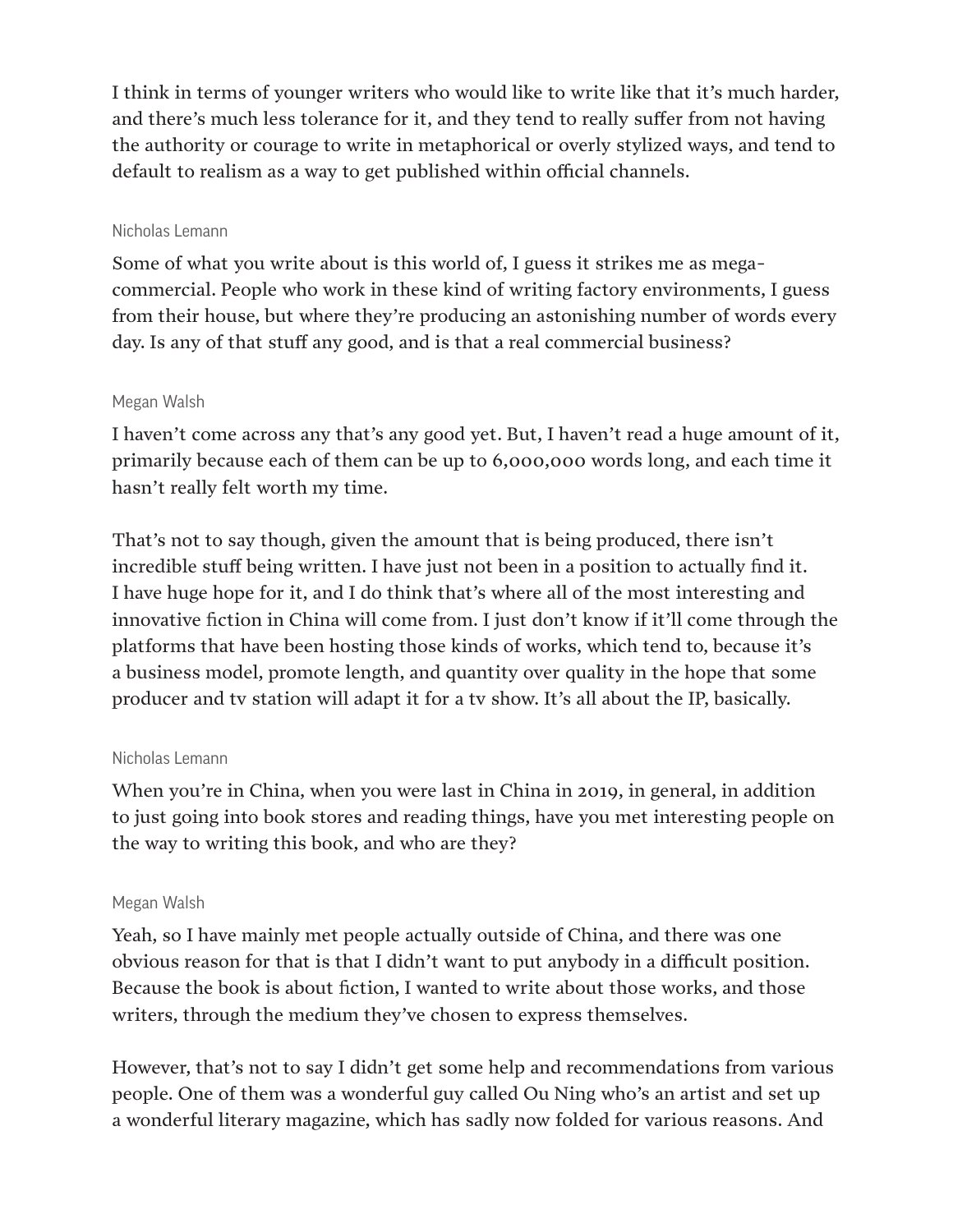he was one of the people who also tried to set up these communes in the countryside where people can discuss ideas and share literary recommendations, and he set up bookshops there for people to come and visit. And he gave me some wonderful introductions to writers.

As did some bookshops that I went to that have their own literary magazines attached to them. I'd like to put a shoutout for One Way Street, which is an incredible bookshop, and also has a fantastic magazine called Dandu, which is a kind of independent reader, which I highly recommend people check out.

#### Nicholas Lemann

With the caveat that nobody can predict the future, I feel like we're getting a double story from you. One is this incredible flourishing of—I guess you'd just say broadly—expression in China. And the other is the government's increasing interest in shutting it down and moderating, or censoring it. Where do you see this all going over the next few years?

## Megan Walsh

Obviously, it's really hard to say, and I would love to say I felt more optimistic. But I also think that the one thing that Chinese fiction in the past, and even now, proves, is that Chinese writers have been hamstrung and many have probably stopped writing because of censorship and a very restrictive cultural climate.

But they've also written some incredibly innovative works, which really are just some of the best things I've ever read. And I think—I remember reading Edmund Wilson say that he thought that the restrained beauty of Chekhov was a result of being inspired by Pushkin who was censored by the Tzar.

And I think we have to just keep an open mind that no matter what kind of restrictions writers are placed under, that some will submit to it, some will be destroyed by it and stop writing, and others will really rise to the challenge and continue to write really exciting stuff. And that's the only way I can predict things, I think.

#### Nicholas Lemann

Well that's a good thought to leave with, and as optimistic as one can be, and I'll accept your optimism. It's a fascinating book and a really great and original achievement. And I hope many people who read it will feel moved to keep reading works coming out of China, because it illuminates the vast country in ways that we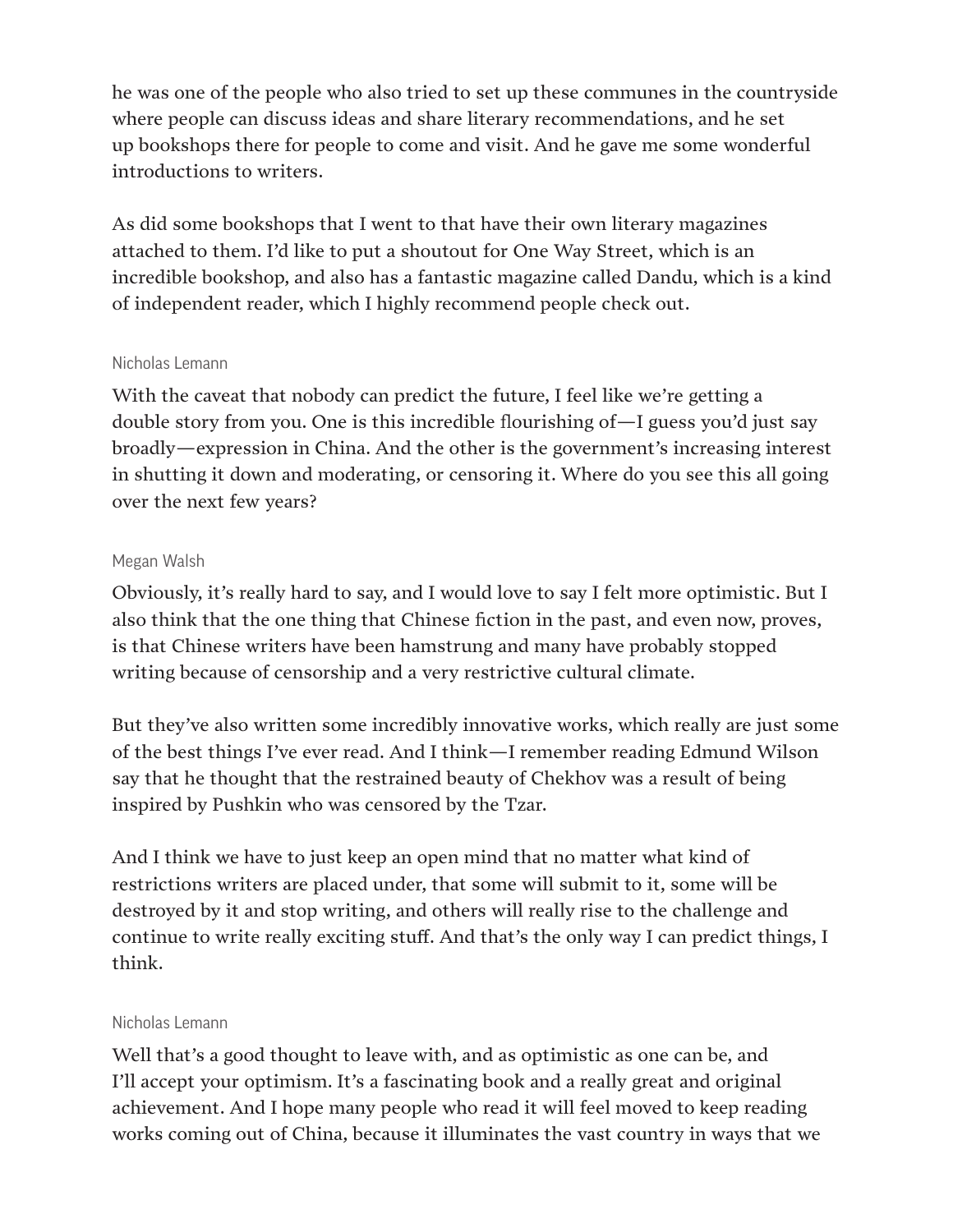don't get in conventional news coverage. So thank you Megan for writing the book, thank you for being with us.

Megan Walsh

Thanks.

Nicholas Lemann

Thanks to our audience for being with us on the podcast.

That wraps up our three-part series on Columbia Global Reports' latest release, The Subplot: What China Is Reading and Why It Matters.

Our producer is Tracey Madigan. Associate producer Liann Herder. Audio engineer John Weppler.

A very special thank you to the Mellon Foundation and its support for this podcast.

All our podcasts, and more information about our books can be found at globalreports.columbia.edu

I'm Nick Lemann, thanks for listening.